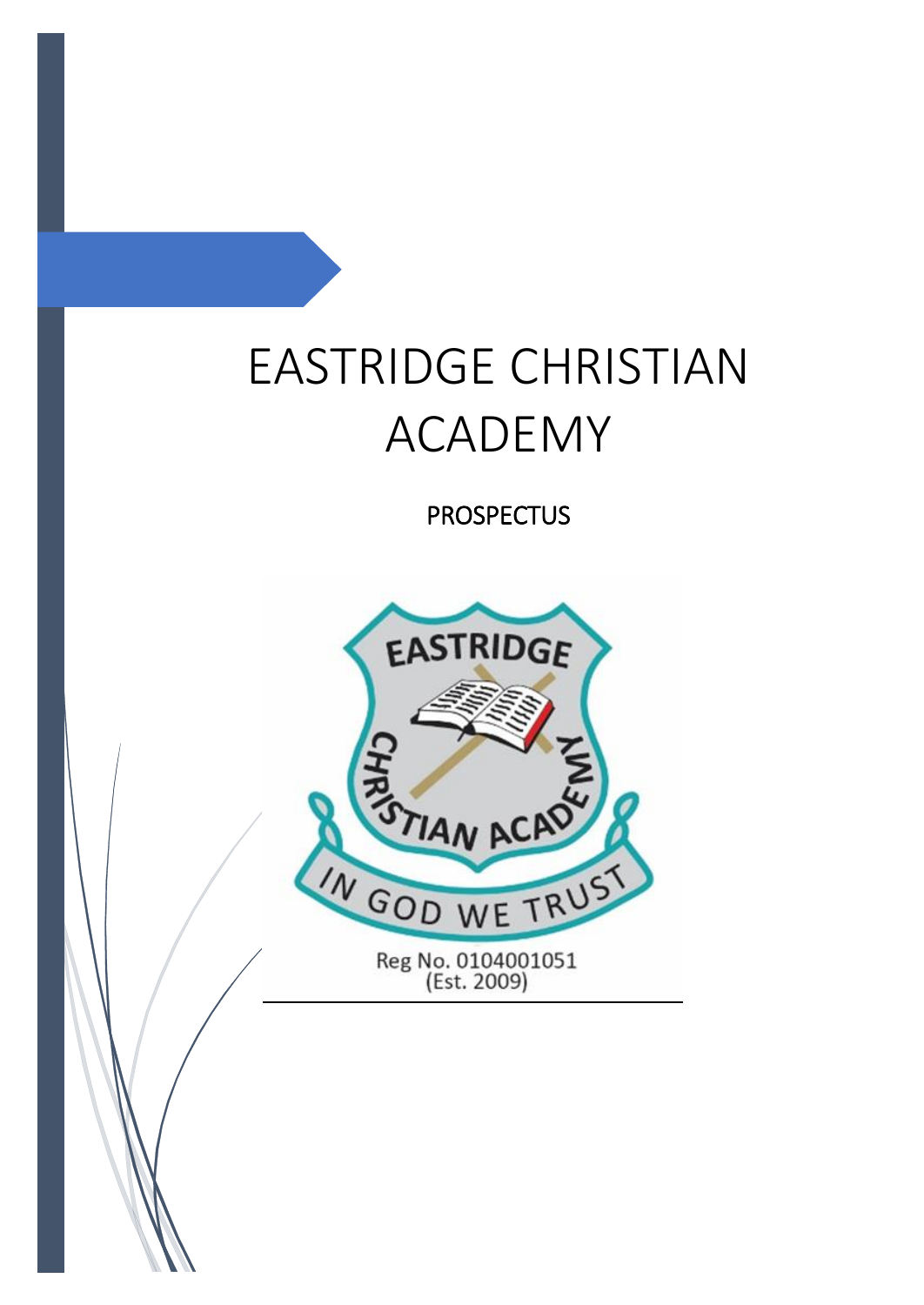#### **TABLE OF CONTENTS**

| ECA – Mission and Vision Statements |  |
|-------------------------------------|--|
| General information                 |  |
|                                     |  |
|                                     |  |
|                                     |  |
|                                     |  |
|                                     |  |
|                                     |  |
|                                     |  |
|                                     |  |
|                                     |  |
|                                     |  |
|                                     |  |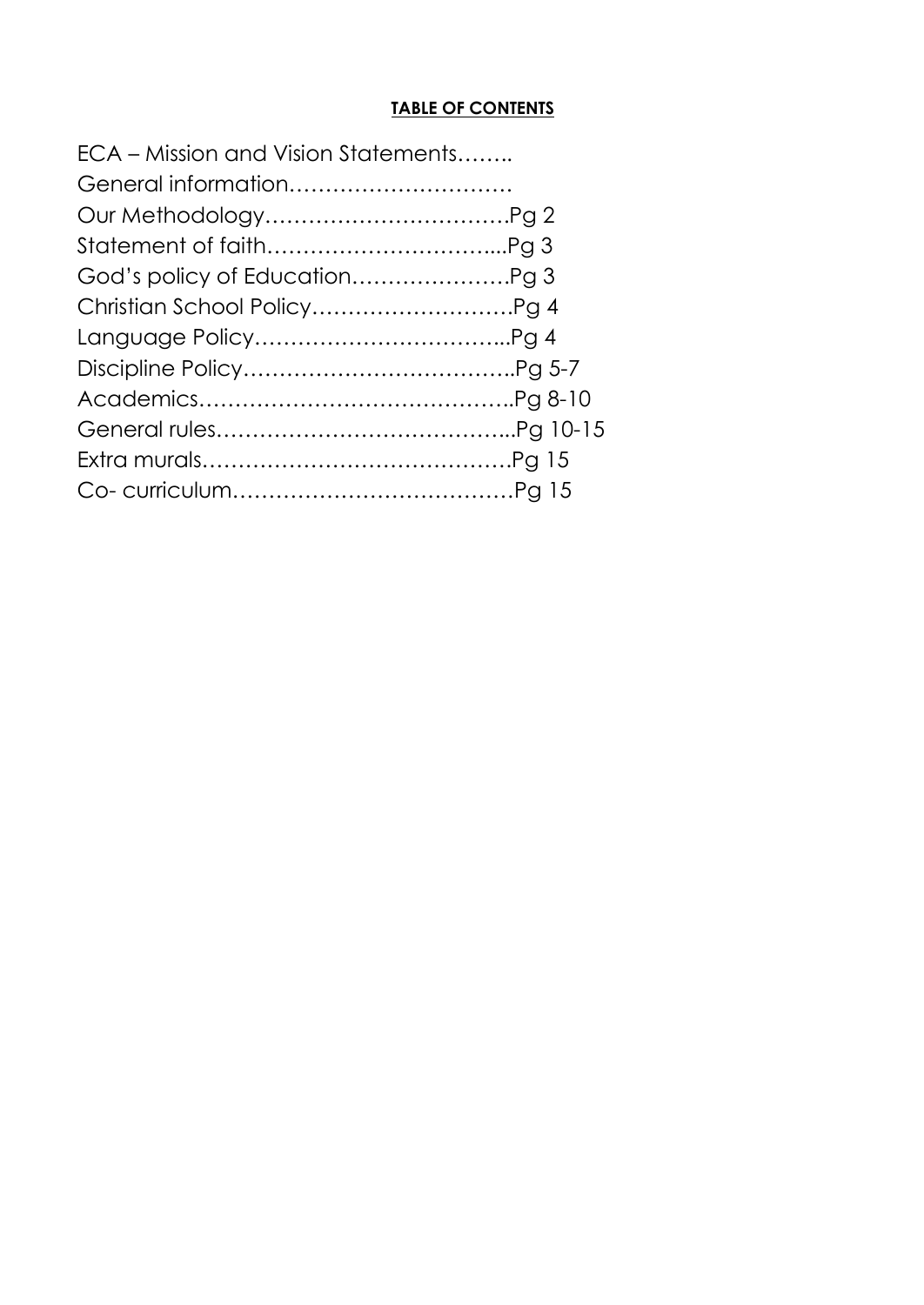## *MISSION STATEMENT*

*Our mission is to serve the families in our community by providing a Christ-centred, university preparatory education that instills a Biblical worldview in the heart and mind of each student which will be their guide throughout their lives.*

## *VISION STATEMENT*

*Guided by the Word of God as our foundation, we will train our learners to righteously lead in their vocations, families and church. Our vision is to see graduates become servant leaders, who have a personal relationship with Jesus Christ, demonstrate Godly character, think and act biblically, and are academically prepared for life.* 

### **GENERAL INFORMATION**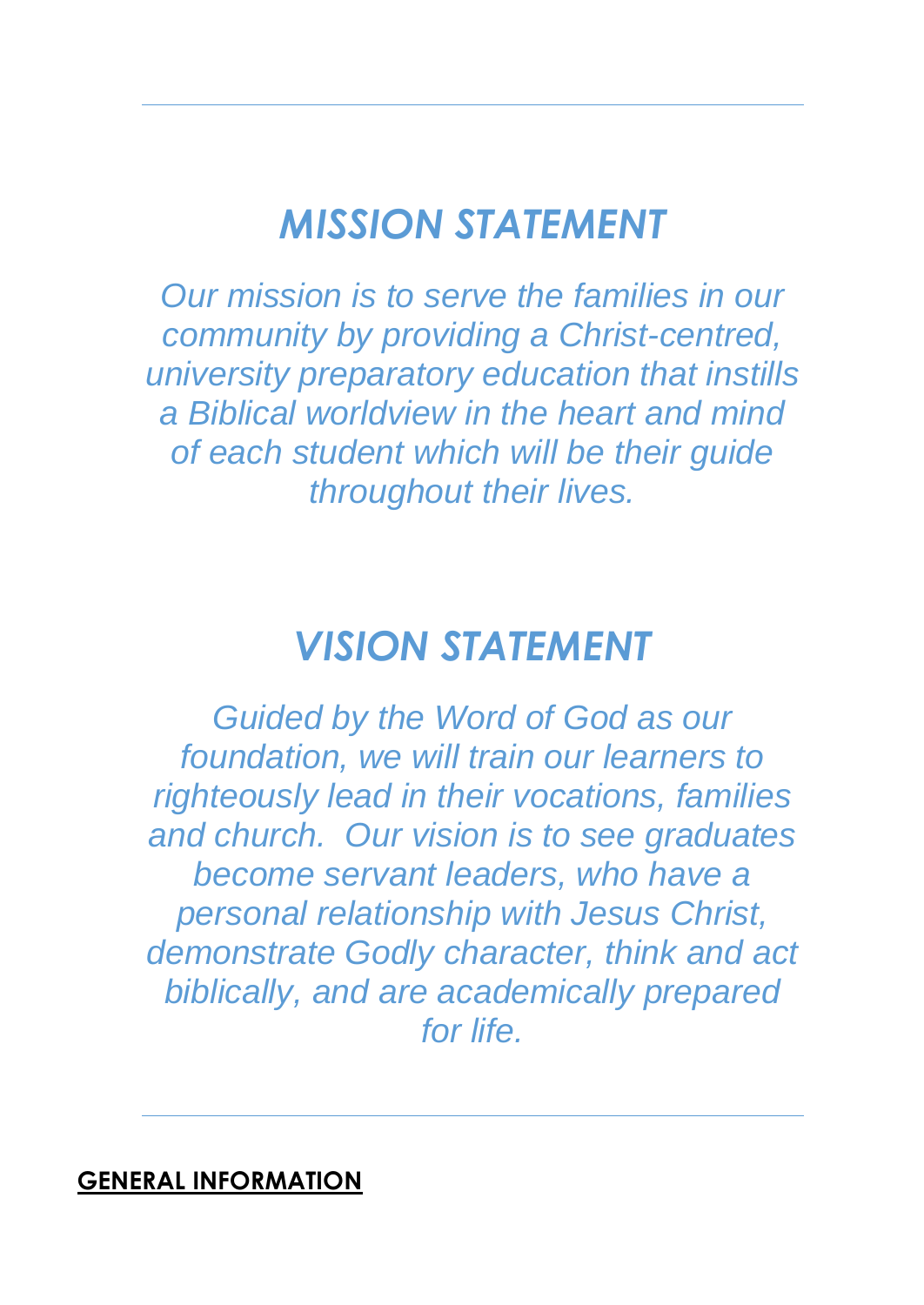| Contact number:     | 061 457 2042 / 021 204 7956                         |
|---------------------|-----------------------------------------------------|
| Email address:      | info@eastridgechristianacademy.co.za                |
| Address:            | 43 Bosbok Crescent, Eastridge, Mitchells Plain 7785 |
| <b>SCHOOL TIMES</b> |                                                     |
| Office hours        | 7:30 – 15:00 (Monday – Thursday) 13:00 (Friday)     |
| Grade R             | $7:45 - 13:00$                                      |
| Grade 1-2           | $7:45 - 13:45$                                      |
| Grade 3             | $7:45 - 14:00$                                      |
| Grade 4-7           | $7:45 - 14:30$                                      |

| Friday     |                |
|------------|----------------|
| Grade R-7: | $7:45 - 12:00$ |

## **STEERING COMMITTEE**

| Chairman:         | Desmond Scullard  |
|-------------------|-------------------|
| Asst Chairman:    | Josiah Carelse    |
| Treasurer:        | Courtney Bestman  |
| Secretary:        | Anthea Carelse    |
| Principal:        | Ting Carelse      |
| Legal Consultant: | Jayson George     |
| Parent:           | Marco Keet        |
| Church member:    | Jennifer Scullard |
| School minister:  | Theo Scullard     |
| Accountant:       | Robin Wicomb      |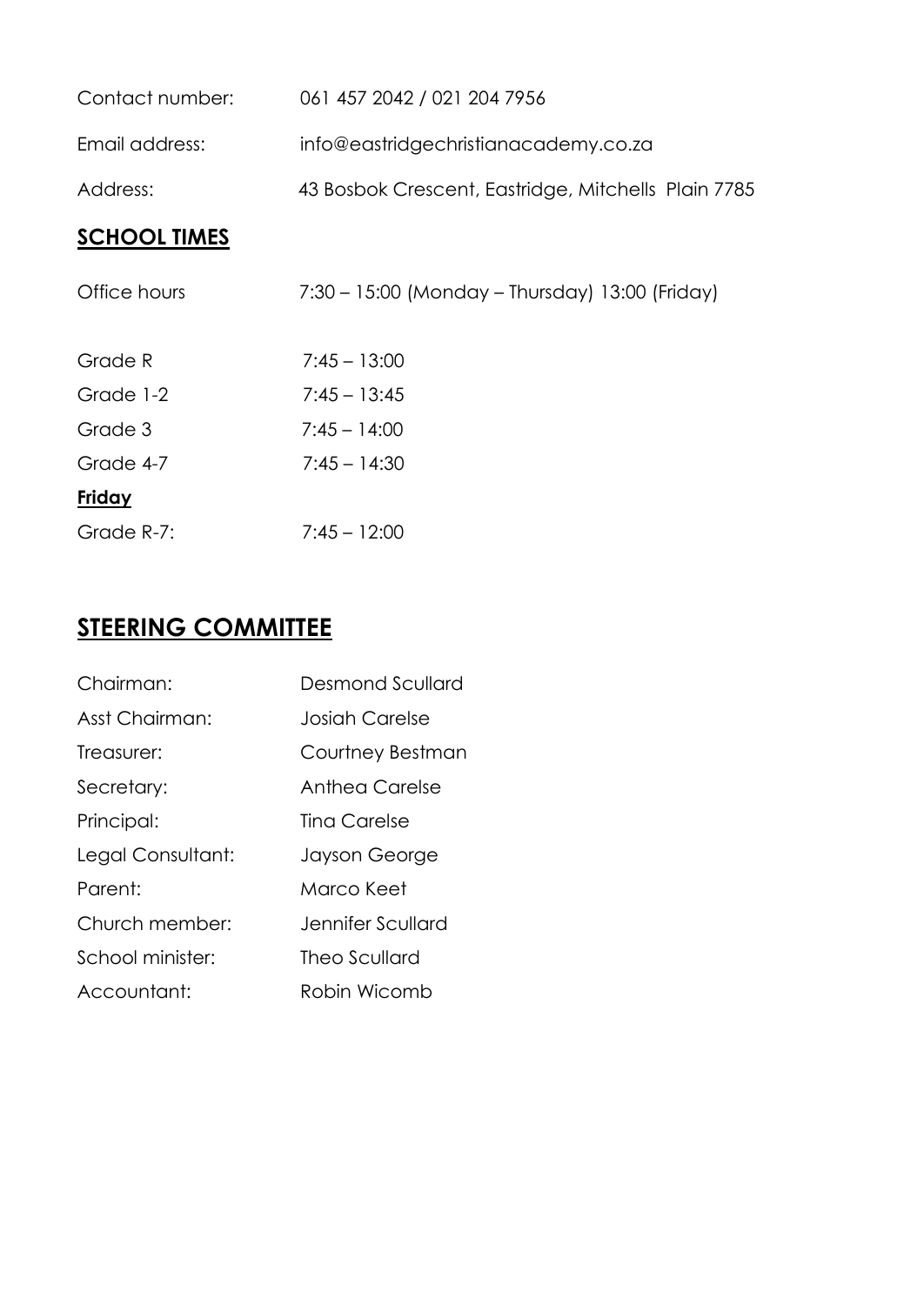## **SENIOR MANAGEMENT TEAM**

| Leon Carelse-                   | Senior Administrator (School Headmaster) |
|---------------------------------|------------------------------------------|
| <b>Tina Carelse</b>             | School Principal (Oversee Education)     |
| <b>Amy Scullard-</b>            | Administrator (Admission & Finance)      |
| <b>ECA STAFF</b>                |                                          |
| <b>Grade R ECD Practitioner</b> | N Hess                                   |
| <b>Grade R ECD Practitioner</b> | A Scott                                  |
| <b>Grade 1 Supervisor</b>       | C Carelse                                |
| <b>Grade 1 Monitor</b>          | S Lazaro & S Erasmus                     |
| <b>Grade 2 Supervisor</b>       | C Rousseau                               |
| <b>Grade 2-3 Monitor</b>        | U Bouwers                                |
| <b>Grade 3 Supervisor</b>       | H Braaf                                  |
| <b>Grade 3 Monitor</b>          | S Valentine                              |
| <b>Grade 4-5 Supervisor</b>     | R Maloy                                  |
| <b>Grade 4-5 Monitor</b>        | G Keet                                   |
| <b>Grade 6-7 Supervisor</b>     | L Carelse                                |
| <b>Grade 6-7 Monitor</b>        | K Keet & J Scullard                      |
| <b>Secretary</b>                | A Scullard                               |
| <b>Maintenance Staff</b>        | D Scullard                               |
|                                 | G Regue                                  |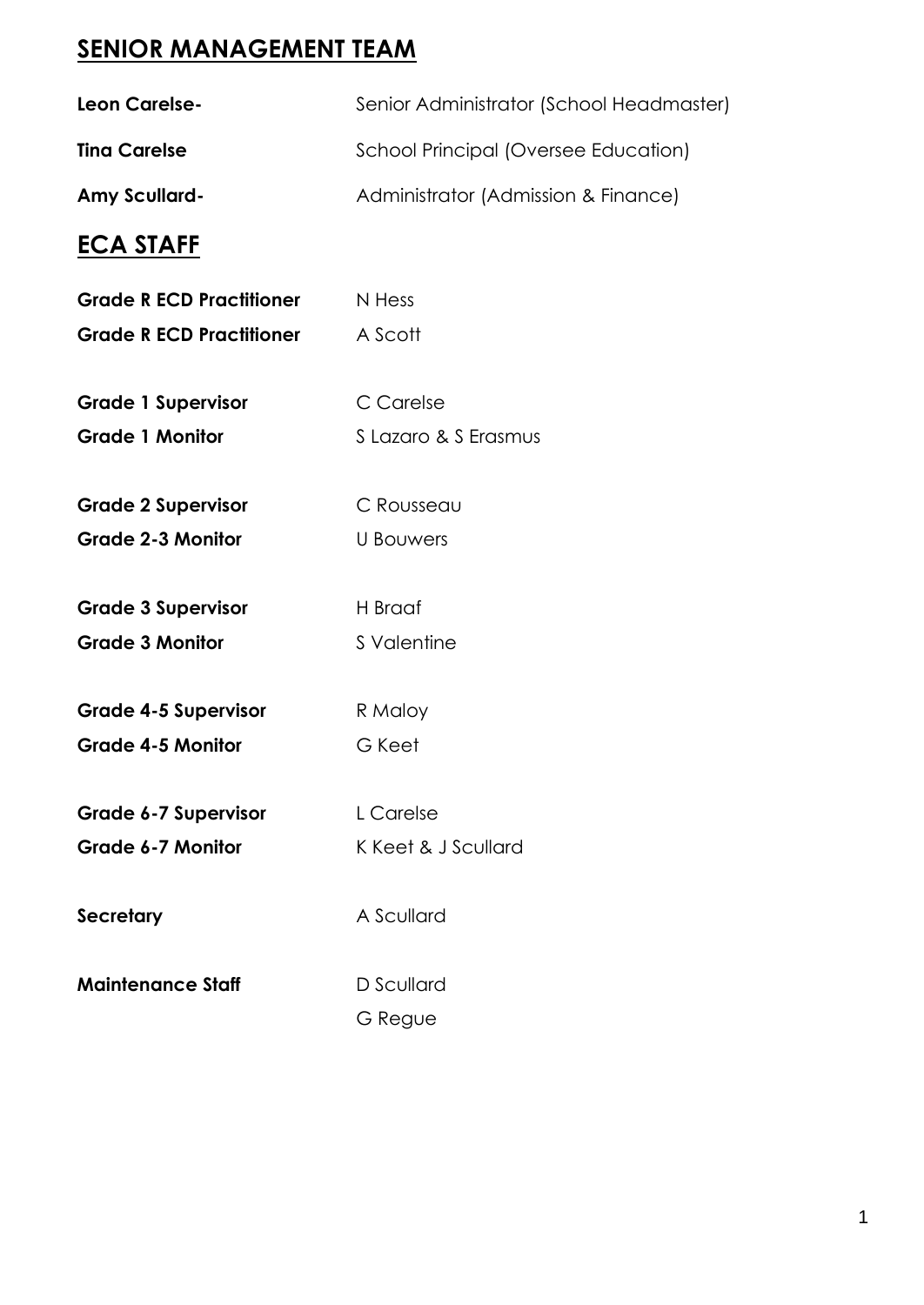### **METHODOLOGY**

Eastridge Christian Academy (ECA) has been established in 2009 on the Accelerated Christian Education (ACE) methodology. ECA is a multi-racial school, which aims at providing biblically based, high-tech, individualized, value-based education with the view to developing responsible, well-adapted adults who can meet the needs of a challenging society. ECA offers an education of excellence. The emphasis at ECA is on individualization, excellence and mastery. Education is learner-centered thereby releasing the teacher to become a supervisor who motivates learning and inspires achievement. As we are a Christian school, the Bible and related principles are central to the education process.

ECA endeavours to offer an education for the future focusing on educating the students for life. This method places the responsibility for education of learners on the parents, the responsibility for the process on the educator and the responsibility of learning on the student. ACE has a well-proven track record based upon the following core values:

- 1. **An individual approach:** Every learner is unique in experience, capabilities, interests and needs. An individual prescription is, therefore, worked out for each learner who then works on their own level and at their own pace. This process is not dependent on how much the educator knows, but on the motivation that the learner receives.
- 2. **Achievement orientation:** Learners are constantly rewarded in public for any form of achievement. No learner is held back from achieving (for example, whilst waiting for the rest of the class to catch up), and no learner is compelled to work faster than they are able. The learner, therefore. Receives an enormous amount of motivation by successfully achieving daily goals, which they set for themselves.
- 3. **Motivation:** The prime task of the educator is to discover the way to motivate each individual. Through a system of privileges and merits; the setting of daily achievable goal; individualized personal attention from the educator and monitor; and through being released from unfair competition with other learners, the learner is motivated to achieve success.
- 4. **Christian character:** The curriculum is based on the Bible, and the character of God is the foundation upon which character development is based. The primary priority of the home is acknowledged, and the school will seek to bring about agreement between home and school in order to educate learners.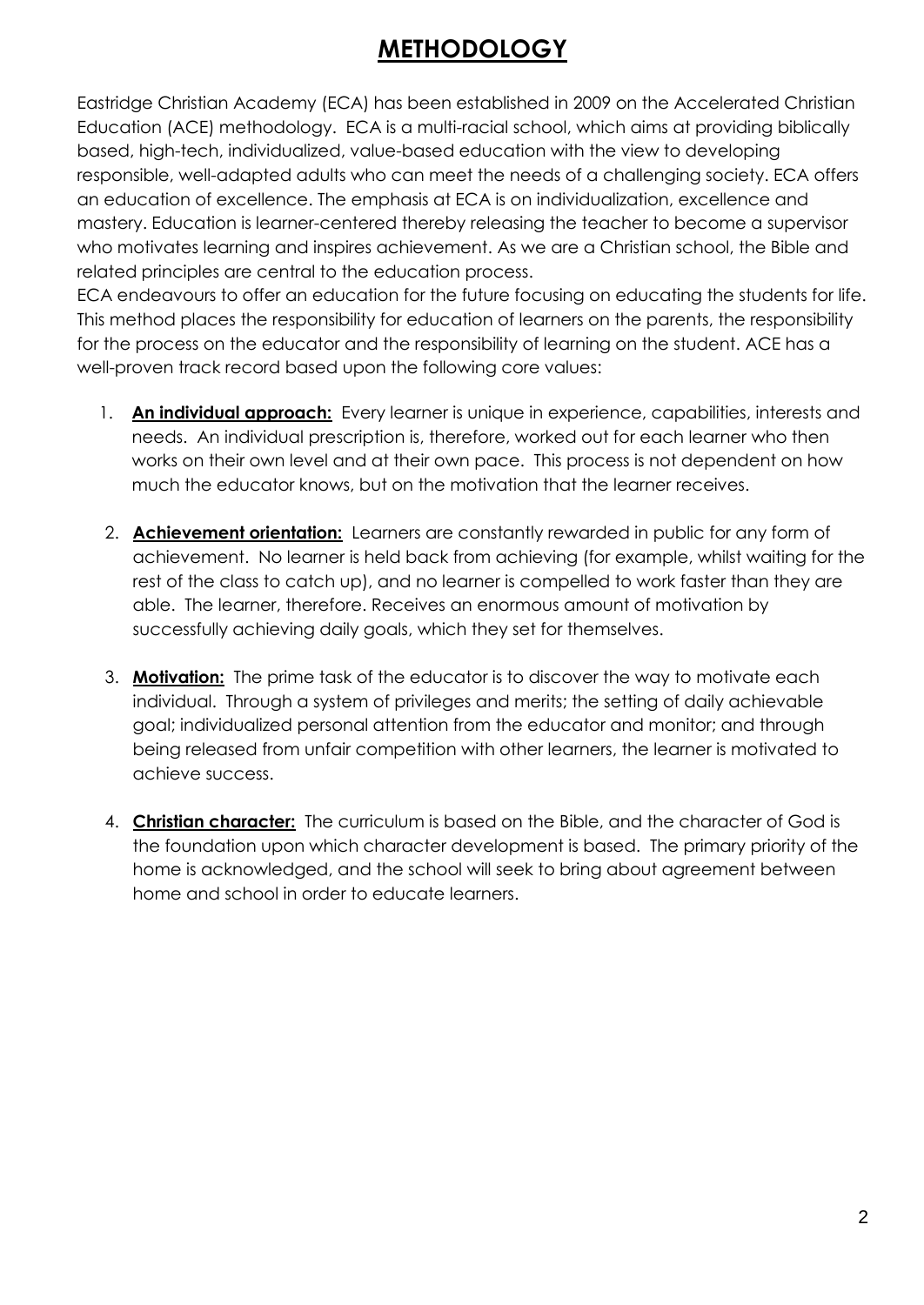## **STATEMENT OF FAITH**

**We believe in** the Scriptures of the Old and the New Testament in their original writing as fully inspired of God and accept them as the supreme and final authority for faith and life and godliness –2 Timothy 3:16, 2 Peter 1:3.

We believe in One God, eternally existing in three Persons – Father, Son and Holy Spirit.

**We believe in** Jesus Christ who is the only begotten Son of the Father, conceived by the Holy Spirit, born of the virgin Mary, and is true God and true man – John1:1, 14

**We believe that** God created man in His own image – Genesis 1:27; that man sinned - Romans 3:23 and thereby incurred the penalty of sin which is death, physical and spiritual – James 1:15 We believe that Jesus Christ died for our sins as the Perfect sacrifice – Heb.9:14 according to the Scriptures - 1 Corinthians 15:3-4 and that all who are obedient to the Gospel of Jesus Christ are saved – Romans 1:16

**We believe that** the Gospel of Jesus Christ if the death, burial and resurrection of Jesus Christ – 1 Corinthians 15:1-4

**We believe that** in order to be saved, we need to:

- o *Hear* the Word of Gospel of Jesus Christ *Romans 10:17, Ephesians 3:4*
- o *Believe* the Gospel *John 8:24, Mark 16:16*
- o *Repent* from our sins *Luke 13:3,5, Acts 2:38, Acts 17:30*
- o *Confess* Jesus Christ *Romans 10:9-10, Matthew 10:32-33*
- o *Be baptized* (immersed) *Mark 16:16, Acts 2:38, 1 Peter 3:21*
- o *Remain faithful* unto death *Revelation 2:10*

### **GOD'S POLICY ON EDUCATION**

**Deuteronomy6: 1-9:** Now this is the commandment, and these are the statutes and the judgments which the Lord your God had commanded to teach you, that you may observe them, that you may FEAR THE LORD YOUR GOD, to keep all His statutes, you and your son and your grandson, all the days of your life, and that your days may be prolonged. Hear, O Israel: the Lord our God, the Lord is one! YOU SHALL LOVE THE LORD YOUR GOD WITH ALL YOUR HEART, WITH ALL YOUR SOUL, AND WITH ALL YOUR STRENGTH. And these words, which I command you today, shall be in your heart. You shall TEACH AND IMPRESS THEM ON YOUR CHILDREN, and shall talk of them when you sit in your house, when you walk by the way, when you lie down and when you rise up. Tie them as symbols on your hands and bind them on your foreheads. You shall write them on the doorposts of your house and on your gates.

**God's medium of education is firstly His Word, the primary place of education is the home, and the key teachers are the parents. They are the ones that God holds responsible to teach their children how to love Him and live lives that honor Him and their fellow man. Parents lead by instruction as well as example by modeling this life to their children in the home. The churchschool is there to assist the parents with academic as well as spiritual training and materials for the children, which must be reinforced in the home after school.**

**James 3:17:** But the wisdom that comes from Heaven is first of all pure: then peace loving, considerate, submissive, full of mercy and good fruit, impartial and sincere. God's wisdom will be evidenced in one's character and values more than in one's academic abilities. Many of the greatest leaders in the world of politics, education and finance are "bankrupt" as far as good character, family and marriage values, and integrity in life and business are concerned. Many of the world's most renowned pioneers, reformers and leaders of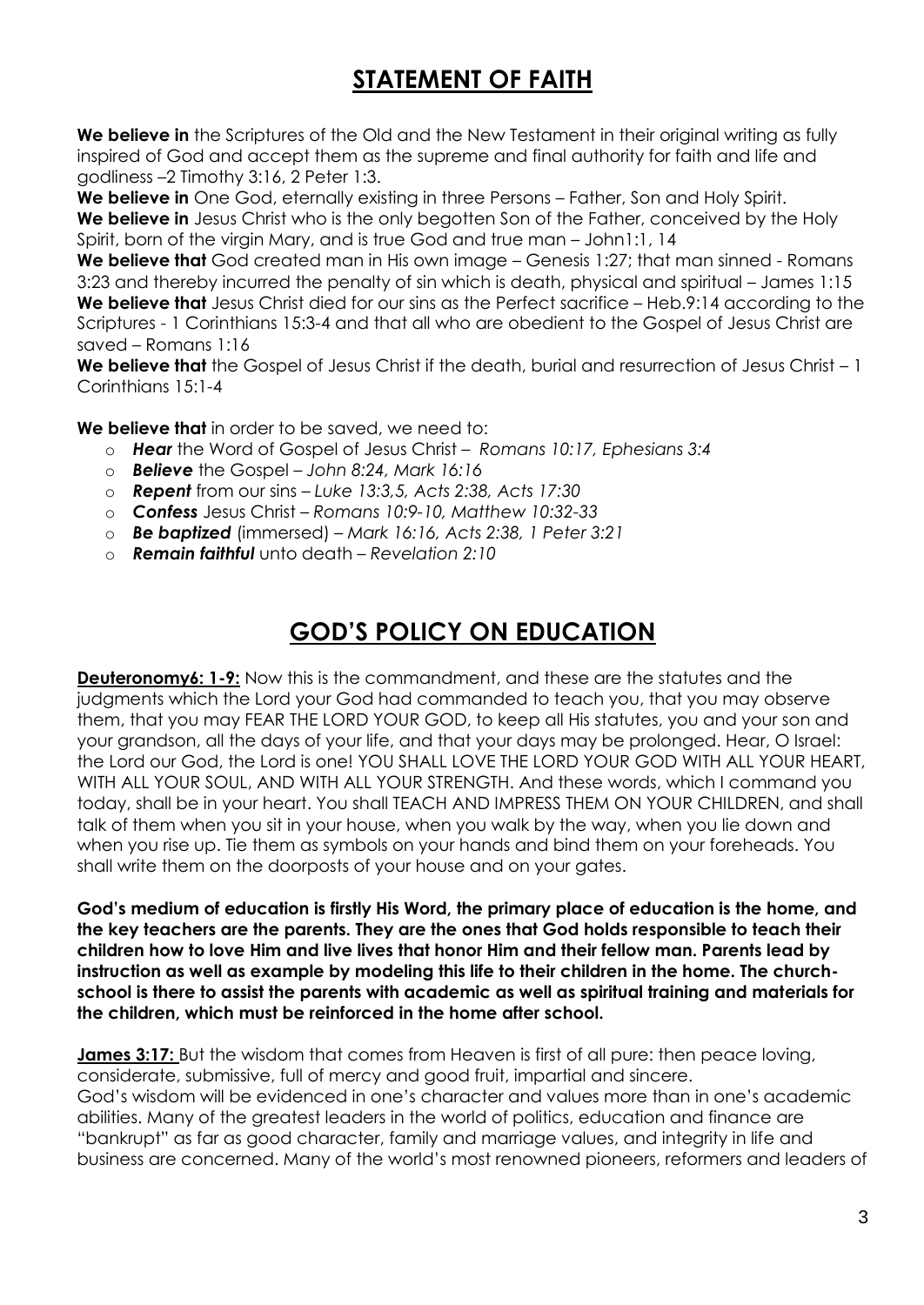past centuries have been known for their Godly character traits, lifestyles, and allegiance to the principles portrayed in the Bible.

## **CHRISTIAN SCHOOL POLICY**

Education worldwide, including South Africa started in its earliest form as an outflow of the Church. Almost every private school in this country, had its roots and foundations laid as a church where these schools have a distinct Christian character. Over the years Godly, spiritual character and values were pushed into the background and replaced, either by diminishing or excluding God and then exalting man's humanistic values. Wisdom and knowledge start with God, and don't end in this life, but have an impact on eternity.



Psalm 14:1 The fool says in his heart "There is no God."

Psalm 111:10 The fear of the Lord is the beginning of wisdom; all who follow His precepts have good understanding

Proverbs 14: 26-27 He who fears the Lord has a secure fortress, and for his children it will be a refuge. The fear of the Lord is a foundation of life, turning a man from the snares of death.

Proverbs 22:6 Train up a child in the way he should go, and when he is old he will not depart from it.

The fear of the Lord means to honor, respect, love and obey God and in so doing we reap the benefits in life. If we exclude God from education, we exclude the source of all true knowledge and wisdom.

We at ECA in common with over 7000 other schools in over 110 countries worldwide have chosen to use the ACE program from the USA. The foundation of the curriculum is the Bible and the teachers are committed Christians. The school functions under the oversight of Eastridge Church of Christ. The academic standard of the material is exceptionally high and receives great acclamation from many colleges and universities worldwide. The materials are individualized, self-instructional, achievement orientated and self-motivating.

## **LANGUAGE POLICY**

Eastridge Christian Academy, situated in Eastridge Mitchell's Plain, draws most of its pupils from within the local community. The residents of Eastridge are predominantly English & Afrikaans speaking whilst the pre-primary schools are English medium.

- 1. In accordance with Section 6 of the South African Schools' Act 84 of 1996, as amended, the Constitution and the Language Policy for Public Schools as published in the Government Gazette (No. 18546 dated 19 December 1997), the Steering Committee of ECA has determined the language policy of the school.
- 2. ECA language policy is non-racial and non-discriminatory. Respect for all peoples' languages is considered to be a priority.

#### LANGUAGES OFFERED

English, is the language of learning and teaching (LOLT). Five hours per week is allocated to this instruction in the Foundation and Intermediate Phase. The First Additional Language (FAL) currently presented is Afrikaans. Four hours per week is allocated to this language. (In the Foundation Phase, 40% of the notional time is allocated to Literacy).

We aim to comply with need of introduction an African language. This is supported by our Steering Committee. ECA recognizes the global norm of multi-lingualism and that the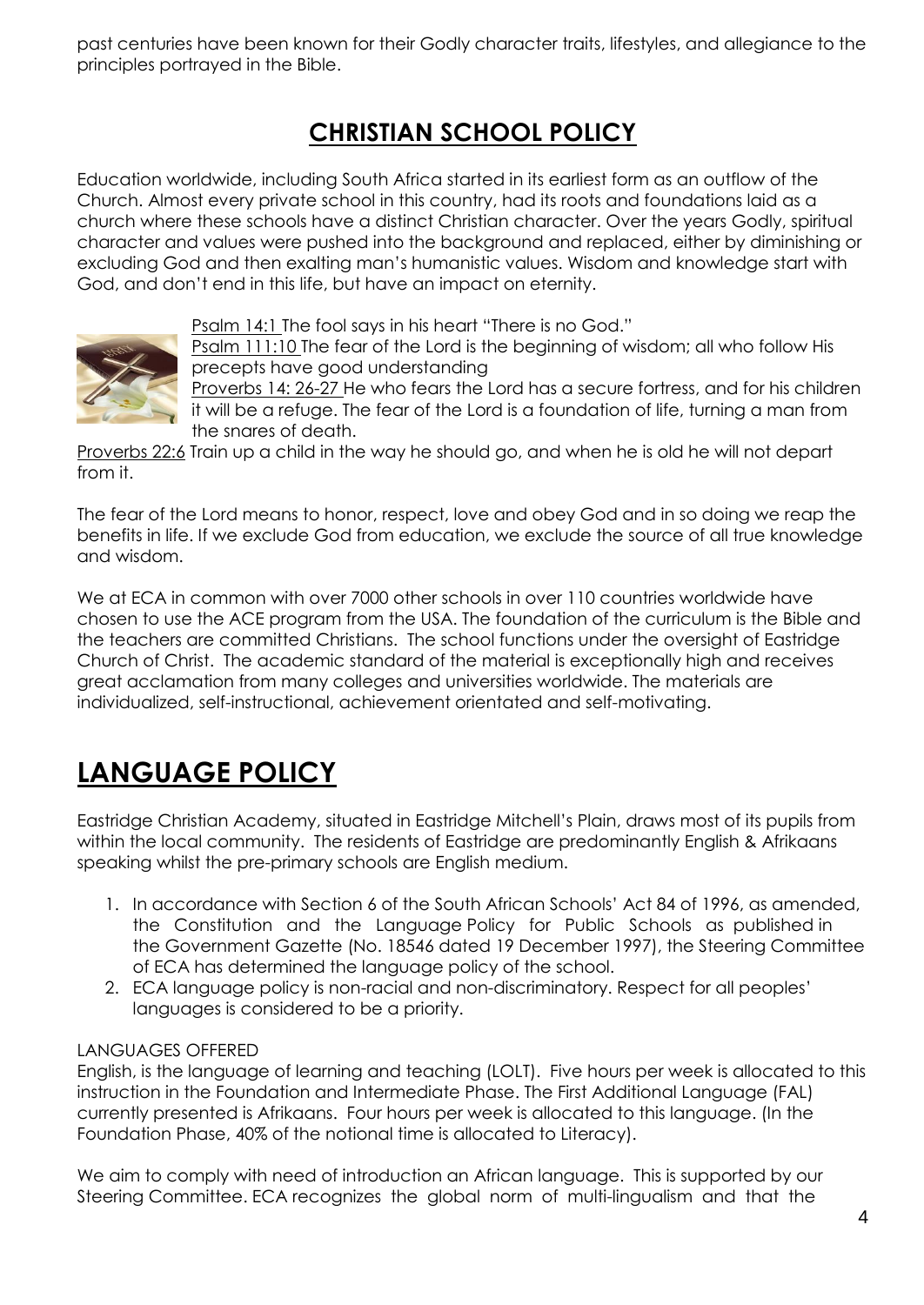learning of more than one language is an important principle in our society. ECA committed to the promotion of tri-lingualism in respect of English, Afrikaans and Xhosa since these are the three official languages in the Western Cape.

RIGHTS OF PUPILS

Because of the demographics of the feeder area and the predominance of English speaking residents, it is unlikely that the medium of instruction will be required at ECA to change in the foreseeable future.

LANGUAGE OF ASSESSMENT Assessment is conducted in English. As regards language, both English (LOLT) and Afrikaans (FAL) are assessed.

COMMUNICATION WITH PARENTS All communication is conducted in English.

#### **PROMOTIONAL POLICY**

School beginners (Grade R) will be submitted to the READING READINESS TEST and should they qualify, they will progress to LEARNING TO READ with the ABC's of ACE (Grade 1). At a point between 12 and 18 weeks, the student will be subjected to a POST TEST to identify and rectify any weaknesses; time will be spent on reinforcing mastered concepts. At the completion of ABC's of ACE Curriculum, the student will start the first Pace (Packet of Accelerated Christian Education) and will be required to complete an average of 12 Paces per subject per school year. Students will be given an individualized workload according to that individual's ability and maturity.

All students transferring from government schools or another ACE school will be required to complete a DIAGNOSTIC TEST which determines at what academic level the student is to begin. The diagnosis will highlight any learning weaknesses; these weaknesses are referred to as learning gaps. These learning gaps will first have to be corrected before the student can resume at their prescribed level.

## **DISCIPLINE POLICY**

Discipline is much more than control or punishment. **Discipline is what is done** *for* **a student, not what is done** *to* **him.** Training for leadership requires consistency in love and discipline of a student.

- \* A disciplined environment is conducive to learning. This environment depends upon each staff member and parent supporting the policy of ECA.
- At ECA discipline recognizes the dignity of the learner at all times, yet is firm, consistent, fair and tempered with love, good judgment and understanding.
- Discipline is both positive and negative in nature. It not only consists of correction of the fault (negative), but also of active guidance into, and reinforcement of what is right (positive).
- *ECA is not a corrective institution*, consequently we ask that a learner not be enrolled with the idea that the School will reform him/her. *ECA cooperates with the parents in the area of discipline,* but does **NOT** take the place of the parents who have experienced difficulties in fulfilling their disciplining roles.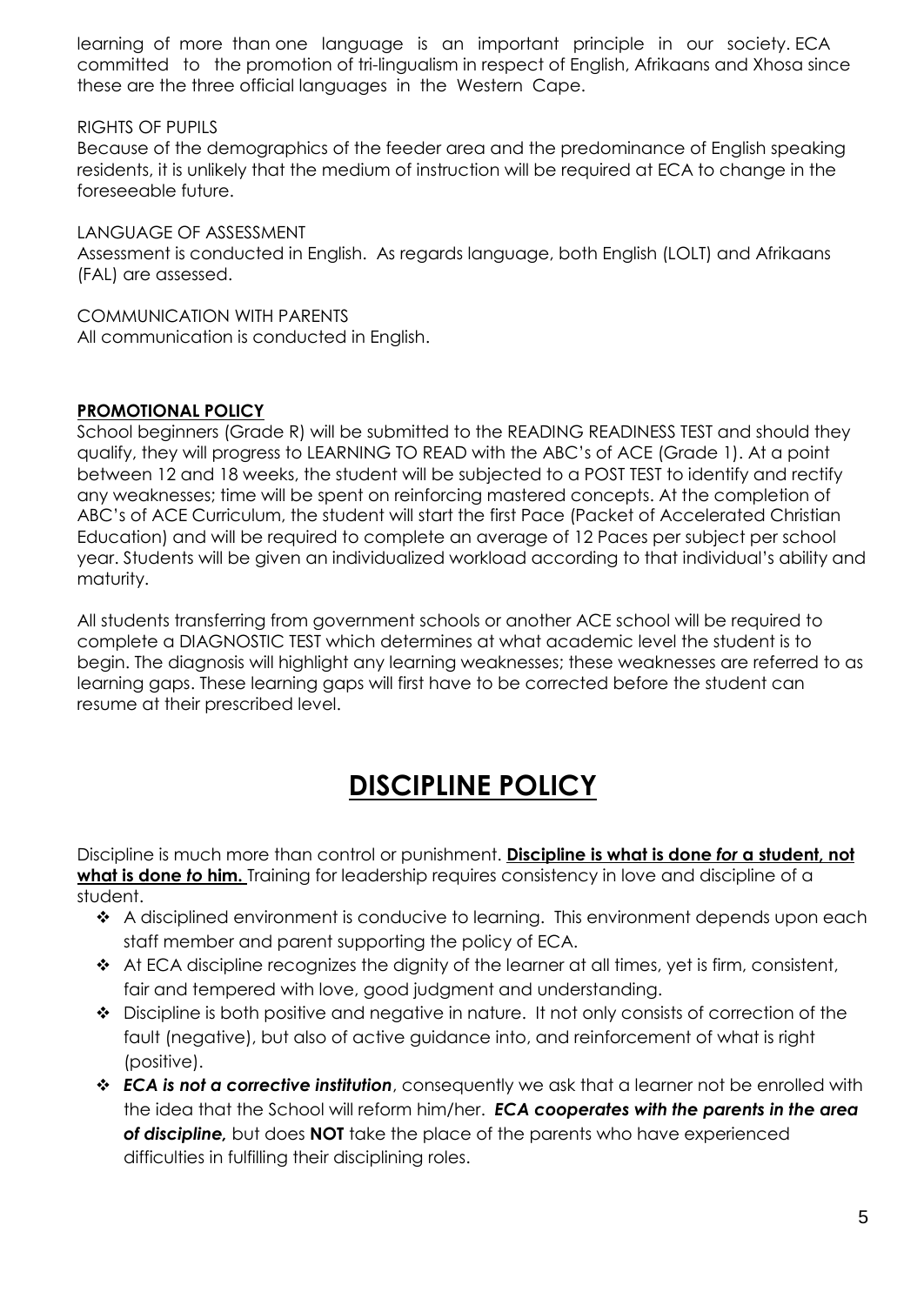Discipline is never easy and if done for the wrong reason can cause serious harm to the child. (Pro.23: 12-14, Pro. 13: 24, Heb.12: 5-8)

#### **1. Demerits and detention**

#### **Demerit marks are given for minor offences**:

**A. Unless permission is received, the student will receive one demerit for each of the following:**

| Getting up out of your    | Talking in the LC     | Eating or drinking in the LC |
|---------------------------|-----------------------|------------------------------|
| chair                     |                       |                              |
| Going to the              | Leaving the           | Leaving your office          |
| scoring/testing table     | scoring/testing table | without permission           |
| without permission        | without permission    |                              |
| Talking in the line while |                       |                              |
| waiting to enter the LC   |                       |                              |

#### **B. Violations for which the student will automatically receive one or more demerits:**

| Arguing with the           | <b>Blocking your Progress</b> | Chair left out/Leaning    |
|----------------------------|-------------------------------|---------------------------|
| Supervisor or Monitor      | Chart                         | back in your chair        |
| Disturbance in LC          | Each blank filled in without  | Extra red marking in your |
|                            | an initial on a Self Test     | <b>PACE</b>               |
| Flag left up               | Having the PACE not           | Improper scoring          |
|                            | open to the page              | procedures                |
|                            | needing initialing            |                           |
| Score Keys or red pens not | Moving another student's      | Turning or looking around |
| replaced properly          | chair or flag                 |                           |

#### **C. Violations which receive automatic detention time according to the nature of the offense:**

| Carelessly talking, jesting | Carelessly arriving late for | Failure to complete        |
|-----------------------------|------------------------------|----------------------------|
| or disturbing learners or   | appointed times              | assignments given by staff |
| staff                       |                              | I for a specific day       |

Students earn demerits, which will require them to serve detention.

**The paramount rule is "DO RIGHT< DO NOT DISTURB."** Demerit marks are given for disturbances or broken rules. **Three or more marks in one day result in detention times as follows:**

3 marks = 20 minutes detention 4 marks = 30 minutes detention

5 marks = 45 minutes detention 6 marks = 1 hour detention

When a student receives a detention, a "Corrective Action Notice" is sent home with the student and is to be signed by parents. The next day the slip is returned and detention is served.

*Demerits are an indication that a student may need direction in the development of principles of character in his life.* Meetings with the supervisor, principal, and parents are sometimes necessary to ensure growth.

Parents will be called in for a parent-teacher meeting should their child receive 3 detentions in one week for the same offense.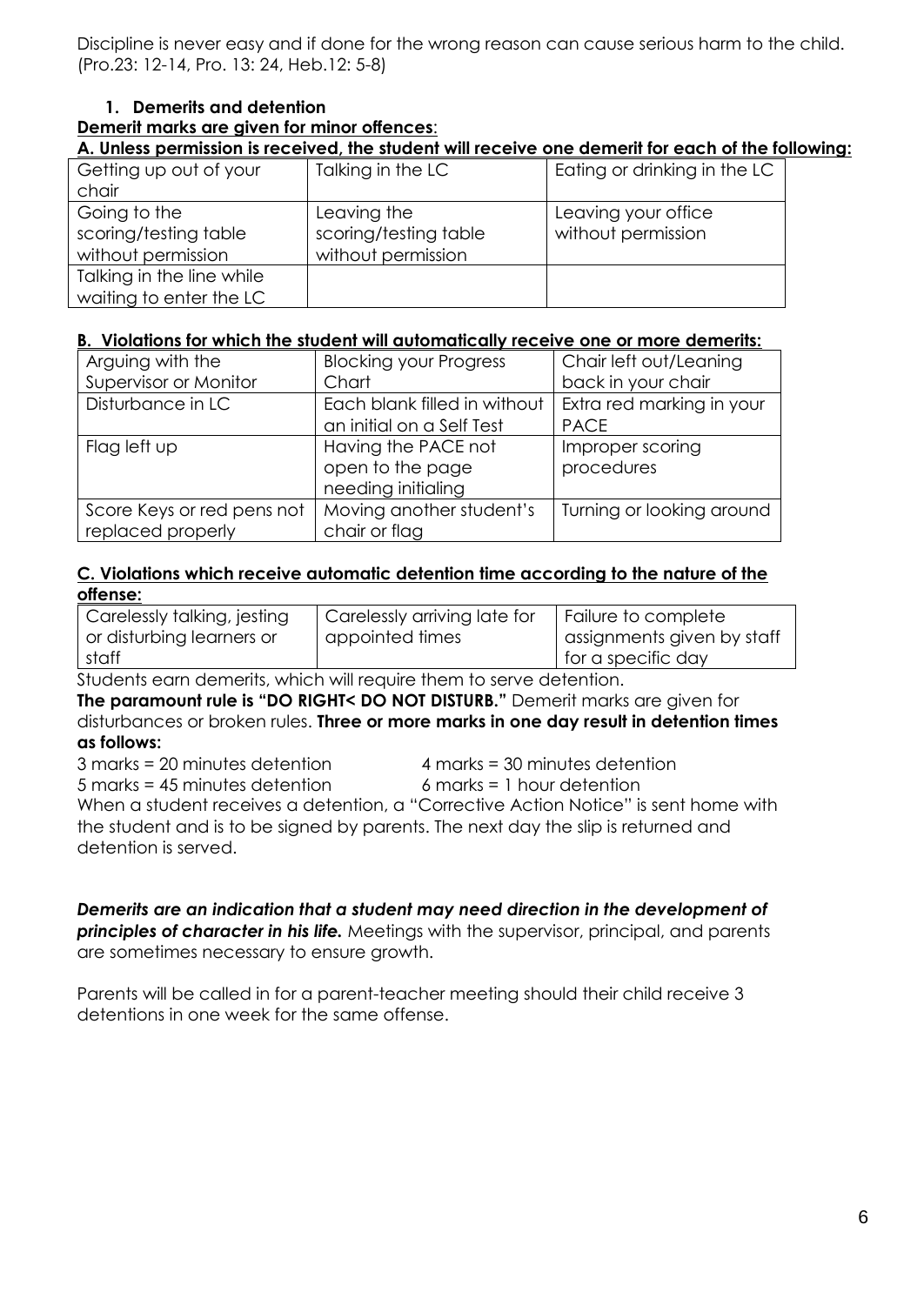#### **2. Biblical Correction**

Students will constantly be reminded that in the Bible God clearly instructs and expects us to be disciplined, submissive and obedient to authority at all times and in all areas of life.



Colossians 3:20 Children obey you parents in everything, for this pleases the Lord.

Romans 12: 1-2 Every one must submit himself to the governing authorities, for there is no authority except that which God has established. The authorities that exist have been established by God.

Consequently, he who rebels against authority is rebelling against what God has instituted, and those who do so will bring judgment on themselves

Hebrews 13:17 Obey your leaders and submit to authority. They keep watch over you as men who must give an account. Obey them so that their work will be a joy, not a burden, for that would be of no advantage to you.

Proverbs 22: 6 Train a child in the way he should go, and when he is old he will not turn from it.

Proverbs 22:15 Folly is bound in the heart of a child, but the rod of discipline will drive it far from him.

Proverbs 23: 13-14 Do not withhold discipline from a child, if you punish him with the rod, he will not die. Punish him with the rod and save his soul from death.

Proverbs 13: 24 He who spares the rod hates his son, but he who loves him is careful to discipline him.

With regard to recent changes in the constitution and proposals that corporal punishment be prohibited in schools, **the school will:**

- 1. Discuss the offence clearly with the child
- 2. A staff member will discuss Biblical applications and will pray with your child.
- 3. You as a parent will be asked to discipline your child at home according to your discipline standards.

#### 3. **Scoring Violations**

Scoring violations occur when students score incorrect work and complete their goals without correcting their mistakes. The maximum number of violations is 10 per Pace and, if less than 10 violations are found only a demerit will be issued and the child will have to correct the mistakes. *More than 10 violations per Pace is considered cheating and parents will be required to come and discuss the cheating with the principal*. If there is no change in behavior, and the child continues to cheat, the child may be dismissed from the school.

#### 4. **Possible reasons for dismissal**

If any of the following issues have been addressed and no change in behavior occurs, the child may be asked to leave.

- Cheating
- Swearing/foul language
- Stealing
- Drinking
- No change in behavior after three or more counseling sessions.
- No academic progress
- Unacceptable behavior in or outside of school hours
- Bullying
- Any form of abuse
- Smoking
- Obsessive lying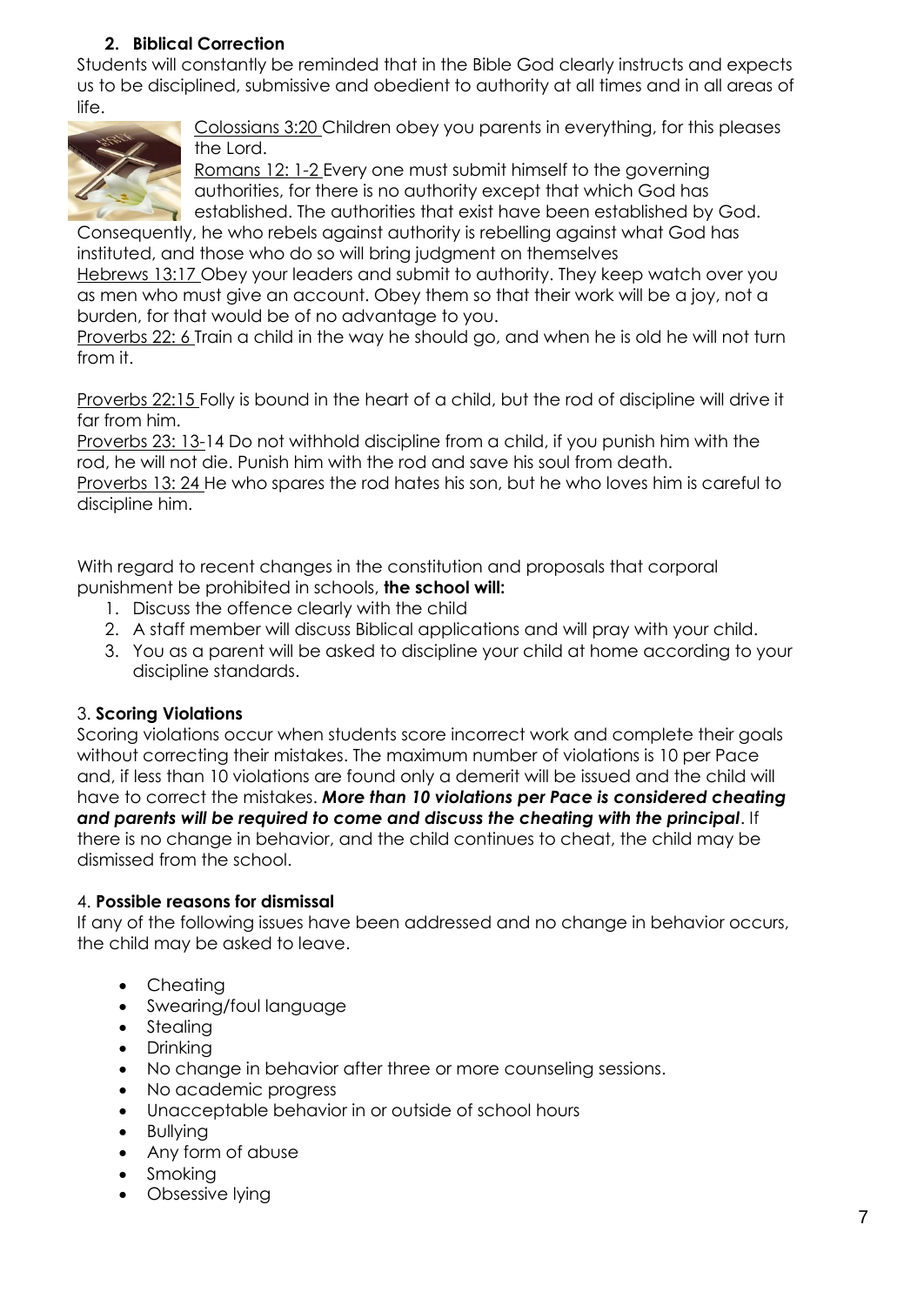## **ACADEMICS**

#### **MOTIVATING ACHIEVEMENT**

The main emphasis at ECA is to motivate the student to achieve their highest potential in both the spiritual and academic fields. In order to accomplish this, a number of incentive programs have been implemented and serve as motivational factors in the student's school day. A brief description of each is given below:

#### **MERIT SYSTEM**

In order to encourage students to behave in a well-mannered and disciplined way, a merit system is in operation at ECA.



Students are awarded for displaying Christ-like behavior and conforming to recognized norms at school. Students may earn permission to have a half-day off normal school activities, or a whole day, or some other unique activities that are set-aside for students who earn sufficient merits.

#### **PRIVILEGE STATUS**

Three levels of privilege "A","C" and "E" are provided and students may apply to their supervisor to earn the above privilege status. Privilege status is a term used to indicate a level of privilege a student may earn by assuming responsibility and exercising self-discipline. Privilege status insignias are displayed in student offices. Criteria for achieving status are displayed in the learning center.

#### **PRIVILEGE LEVELS IN A.C.E.**

#### **RESPONSIBILITIES**

- Complete 1<sup>1</sup>/<sub>2</sub> PACES per subject per week
- Maintain academic balance
- No more than 45 minutes detention the preceding week
- Memorize previous months Bible selection

#### **PRIVILEGES**

- 10 minutes extra morning break
- Can read approved literature or listen to teaching tapes after daily goals are completed
- Can engage in approved extracurricular activities after daily goals are completed eg. Student convention preparations, crafts, puzzles, games etc.

#### **RESPONSIBILITIES**

- Complete 2 Paces per subject per week
- Maintain academic balance
- No more than 30 minutes detention the previous week.
- Memorize previous months Bible passage
- Present a special 5 minute oral report on an area of interest, project etc.

#### **PRIVILEGES**

- a. 15 minutes extra morning break
- b. Can read approved literature; listen to teaching tapes at any time during the day except when required at classes, P.T. etc.
- c. Can engage in extracurricular activities or other assignments outside learning center, eg. Library, garden etc.
- d. Can be out of seat without permission for learning center functions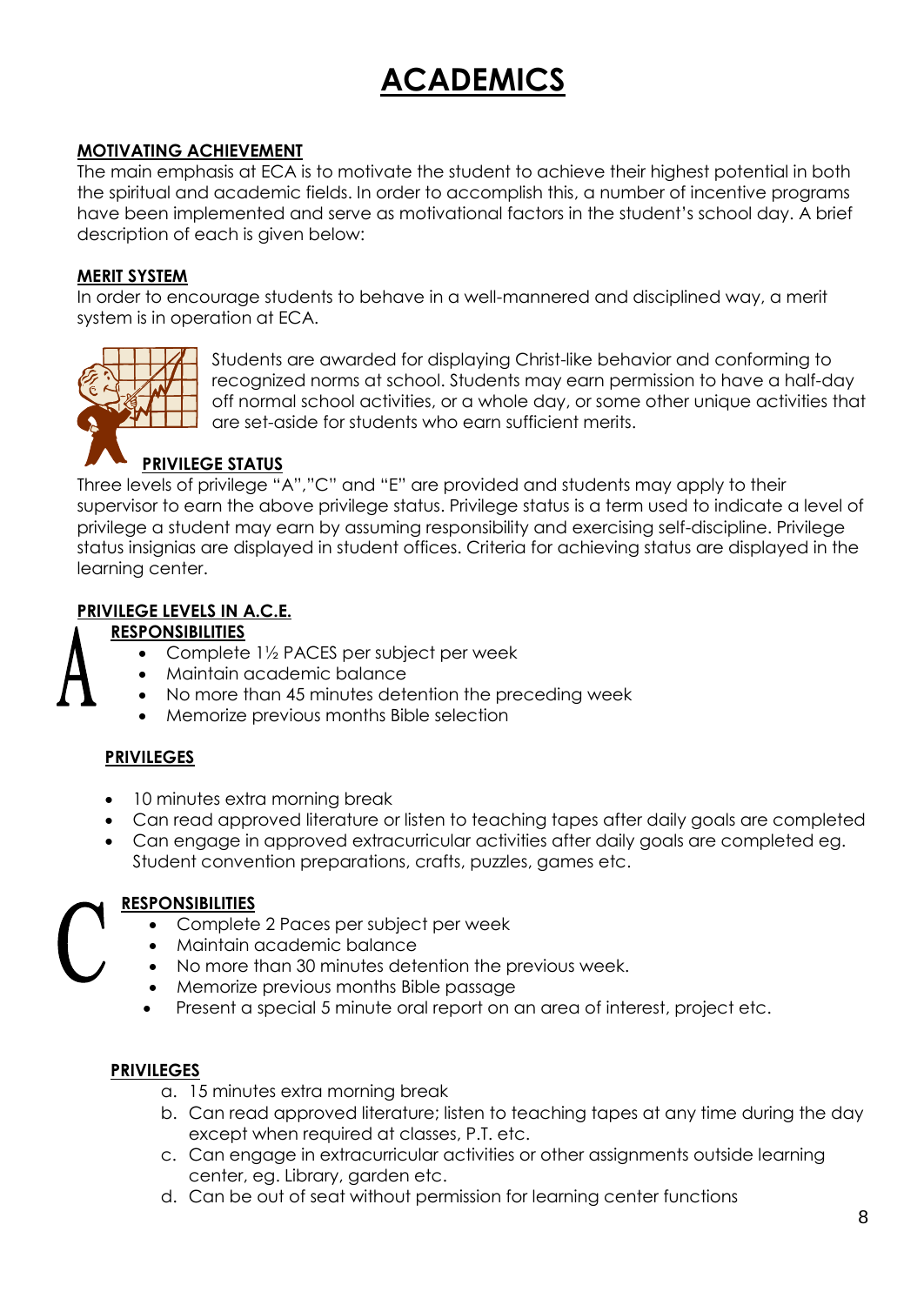#### **RESPONSIBILITIES**

- Complete 2 Paces per subject week
- Maintain an academic balance
- No detention the preceding week
- Memorize previous month's Bible passage
- Read and report on a literature book selected from a prepared list (written and oral report)
- Perform special Christian Service on regular basis previous week eg. Being kind, Evangilism, etc.

#### **PRIVILEGES**

- Same as "C" privilege plus
- Leave office and learning center at will when not committed to other responsibilities or functions
- Can attend off-site projects when appropriate.
- Can score without permission

#### **FIELD TRIPS**

Excursions (most of the time educational) take place usually once a semester when students visit places of interest together.

#### **HONOUR ROLL**

- A public recognition of academic achievement each quarter.
- Requires completion of 3 Paces in each Core Curriculum subject.
- Additionally, each monthly Scripture must be memorized.
- Students are rewarded with a certificate and a field trip of their choice.

Supervisor's Honour Roll: 90 -94 %

Principal's Honour Roll: 95-100%

#### **AWARD SYSTEM**

#### **ACADEMICS**

Juniors (Grade 2 –7)

- CERTIFICATE OF MERIT-HONOUR ROLL 1. Say terms monthly Scripture verse
	- 2. Maintain academic balance
	- 3. Meet honor roll goals set out at beginning of term a) 72 Paces for the year (minimum)
	- 4. Average above 90 % in ALL PACE work

Award: Certificate

#### **JUNIOR'S BADGE OF ACHIEVEMENT**

Completing 100 Paces or more in one academic year

#### **AWARDS CEREMONY**

At the end of the year an awards ceremony is held to reward students who have excelled either in sports, extra-murals, academic and Christian character. This is a compulsory event and forms part of your commitment to supporting ECA.

#### **STAFF INVOLVEMENT**

While much of the responsibility of educating the pupils and instilling character rests with the parents, the staff to have a vital role to play. It is the responsibility of the principal, school minister and each individual staff member to *ensure that they are Christian examples to the students and parents.*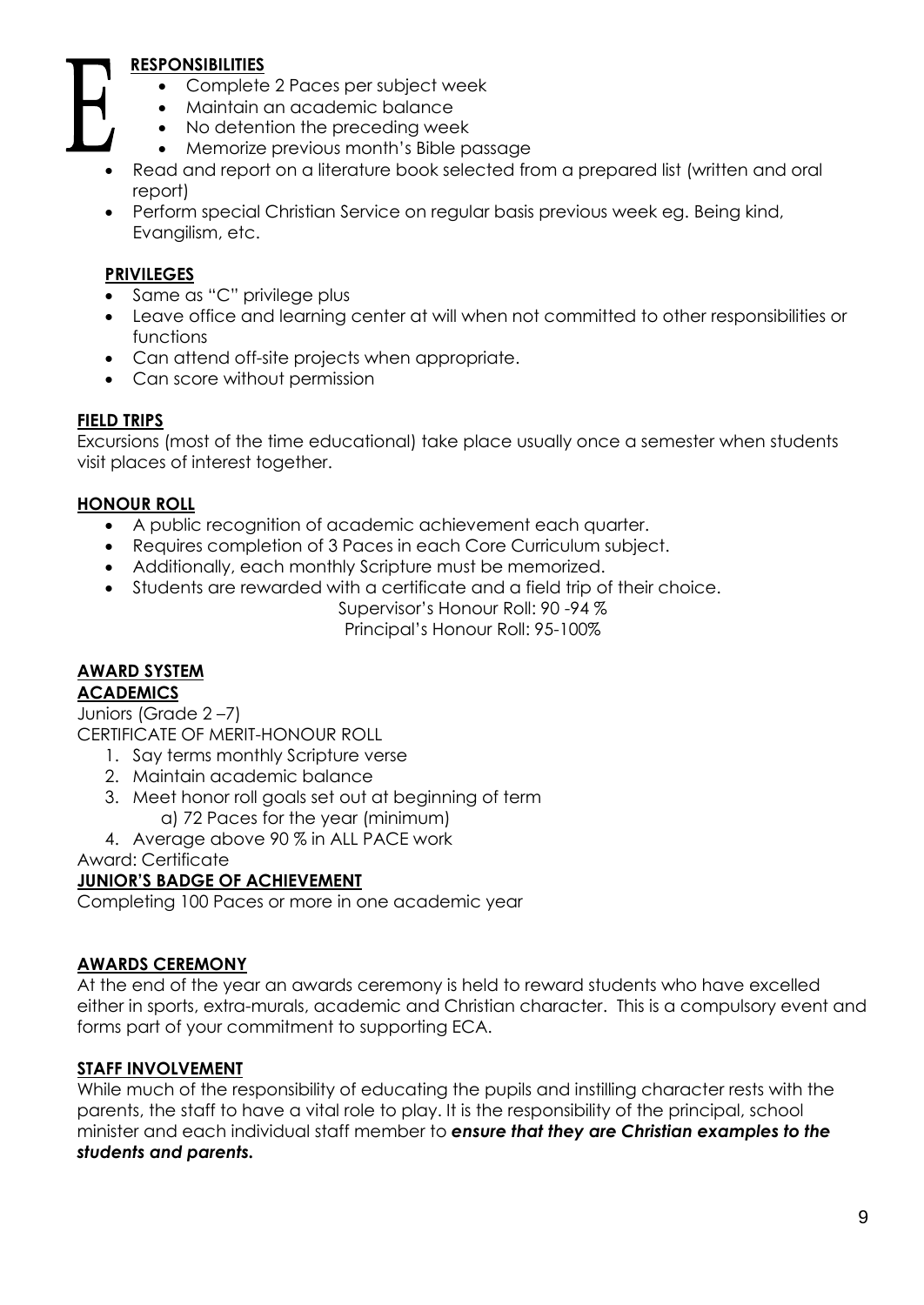They will be encouraged to have a consistent Christian life. Ensure their "private life" practices are above reproach. Try to be positive in their daily outlook and in their attitudes towards ACE procedures and curriculum and endeavor to have a meaningful prayer life.

Staff members are human, like the parents and need prayer-support, and assistance to enable them to fulfill their God-given task of educating your children and preparing them for life.

#### **PARENTAL INVOLVEMENT**

Parent orientation, needs to be attended on your child's acceptance, **orientation is compulsory.** We hold these once in the third term. Meetings and conferences promote a good understanding between parents or guardians and the faculty/administration of this school.

Another area of parental involvement, which is vital to the progress of the child, is the modeling of character traits. Students will learn more about each of the character traits listed below in each level as they progress through the curriculum. *As the parents display and model these character traits in their homes as an example to their children, they will re-enforce what their children are being taught at school.* 

#### **REMEMBER PARENTS! YOU TEACH A LITTLE BY WHAT YOU SAY, MORE BY WHAT YOU DO, MOST BY WHAT AND WHO YOU ARE…**

Here is a list of the character traits we teach the children throughout the year and in their curriculum.

| Appreciative  | Creative        | Fearful   | Merciful    | Responsible     |
|---------------|-----------------|-----------|-------------|-----------------|
| Attentive     | Decisive        | Flexible  | Observant   | Secure          |
| Available     | Deferent        | Forgiving | Optimistic  | Self-Controlled |
| Committed     | Dependable      | Friendly  | Patient     | Sincere         |
| Compassionate | Determined      | Generous  | Peaceful    | Submissive      |
| Concerned     | <b>Diligent</b> | Gentle    | Perseverant | Tactful         |
| Confident     | Discerning      | Honest    | Persuasive  | Temperate       |
| Considerate   | <b>Discreet</b> | Humble    | Prudent     | Thorough        |
| Consistent    | Efficient       | Joyful    | Punctual    | Thrifty         |
| Content       | Equitable       | Kind      | Purposeful  | Tolerant        |
| Cooperative   | Fair            | Loyal     | Resourceful | Truthful        |
| Courageous    | Faithful        | Meek      | Respectful  | Virtuous        |

**ACE's greatest strength comes from the built-in training in Godly character, wisdom and individual accountability.**

## **GENRAL RULES**

#### **STARTING TIME**

Students are to arrive at school no later than 7:45am. A student is considered irresponsible and undisciplined if he is not in the Learning Center at 8:00am. Continued tardiness will necessitate a meeting with parent and principal, possibly leading to revocation of student privileges or suspension.

#### **ATTENDANCE**

A written excuse signed by a parent or guardian must be presented to the supervisor when a student returns to school after an absence. If the absence is foreseeable, a note should be sent in advance. *Doctor, dental and other appointments are to be scheduled after school hours.* Students must present a doctor's note if absent for more than two days.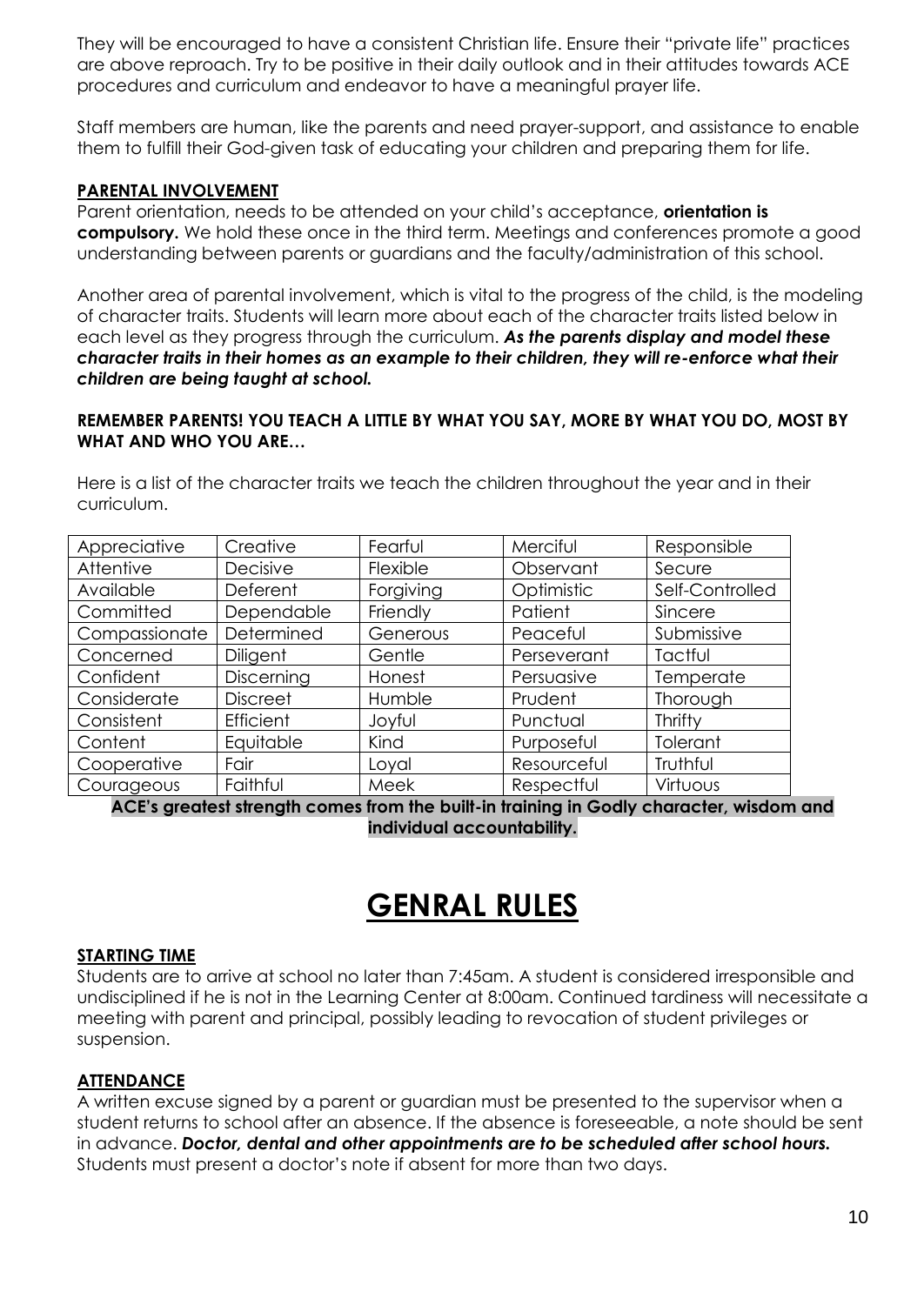Absence for reasons other than for sickness and emergency will be excused only if arrangements are made in advance with the supervisor, and the student is sufficiently advanced in his work. Excessive absences will inhibit the student's progress. If, in the opinion of the administration, the absences are unnecessary, the student will be considered truant. If a student is absent on 3 separate occasions during any school term, a doctor's certificate is required for re-admission on and after the third absence.

#### *Please take careful note of the following: According to the WCED Policy of School Attendance, a learner who is absent for 10 consecutive days must be charged with breach of the school's code of conduct and be cancelled in the class register*.

#### **CHECKING OUT**

If there is a need for a student to leave school during the day, the supervisor must receive a note from the student's parent before the student is allowed to leave the school.

#### **VISITORS**

Parents and prospective parents are encouraged to visit the school. Please phone the office in advance to make sure we are able to handle your visit, and we will be happy to show you through the school.

All visitors are required to check in at the office and receive permission from the administration before entering the learning center, or contacting any student anywhere around the school, including the playground and car park.

#### **HOME/SCHOOL COMMUNICATION**

When there is an academic problem the line of communication should be:

- 1. Contact the school secretary who will make an appointment for the parent/guardian to see the supervisor.
- 2. Should the problem not be solved, (by the supervisor), the parent/guardian should make an appointment to see the Principal.

**Home/school communication is vital**. To maintain open communication, a message book system will be used. Each learner has the following responsibilities:

- a) Take the message book home daily
- b) Ask both parents to read the contents
- c) Ask that one or both parents sign the message book
- d) Return the message book to school the following day (a demerit will be given for no or late replies)
- e) Letters regarding an activity (such as a field trip or sports event), students will not be allowed to participate if the message book and reply slip are not returned with a signature.

#### **GOALS**

Under the supervision of a supervisor, the student sets reasonable goals that can be achieved in a prescribed period of time. That gives the student the responsibility for his learning so that he learns how to plan his work and to set meaningful goals. The goal card is designed for daily entries of one week of work. It is pinned on the student's bulletin board in front of him. Each day, as he completes his goals in each subject, he enters reasonable goals for the next day. The student's goals are complete when all prescribed materials for that day are read, scored, corrected and re-scored until there are no incorrect answers left. Then, and only then can he mark his goals on the goal card complete.

#### **HOMEWORK**

**The responsibility for scholastic achievement is placed on the student in our program**. If a

student works diligently at school, he should rarely have homework. The goals set by the student and or supervisor, are no more than the child is capable of completing during the school day.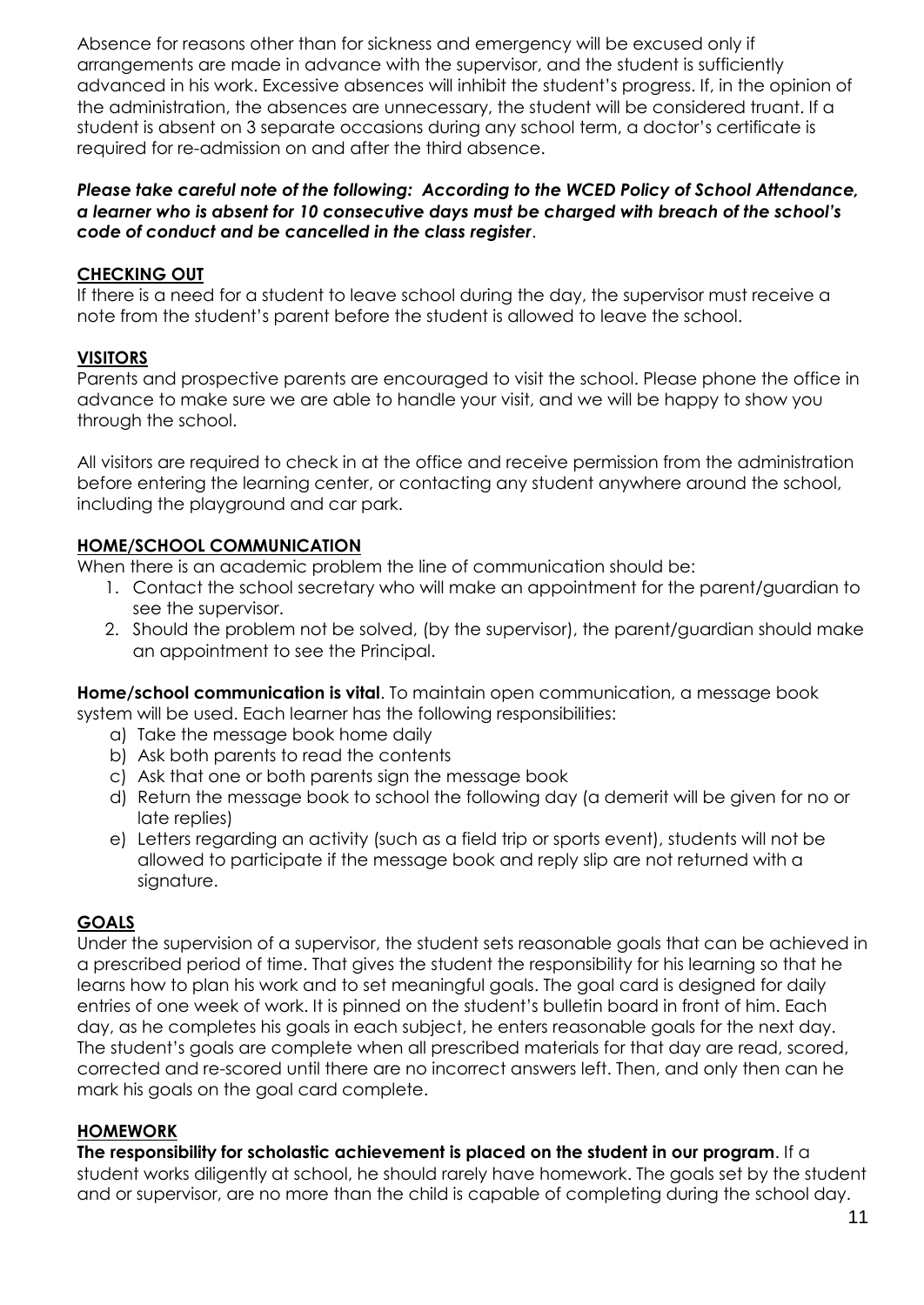Should the student not meet his quota for the day, he will be required to complete the work at home. Should your child have homework, the exact pages to be completed in the Pace will be recorded in the homework book. The homework book is to be signed by the parent and returned the following school day. Parents should check the homework before signing the homework book and make a note of any problems for the supervisor's attention

Students desiring to do extra work at home (above goals) may be given permission to do so. They may work as far as they can in the Pace, provided they do not go past initials or score strips and also, all previous pages must be scored and corrected. No check-ups and self Test should be done at home.

**Students and parents should do daily** times tables revision, counting, going over different bonds, going over their phonics, read a variety of scholastic books as well as for pleasure at the learner's level.

#### **GROOMING AND RESPECT**

ECA sets a very high standard of excellence as far as the training in grooming and manners of students and staff are concerned. Parental involvement and co-operation is of vital importance.

The children will be taught constantly to check their grooming and appearance and wholeheartedly to support the dress standards set down by the school. The students will be expected to be neat, clean and well mannered at all times. So as not to dishonor and discredit the God that they serve or the school and uniform they display. When a child knows that he is neat and smart, it will be reflected in a high standard of performance academically. If a child is consistently dirty and untidy, it will be evidenced in a slothful attitude towards his schoolwork, and be detrimental to his self-image confidence and performance.

#### **BOYS**

Boys should have a neat and respectable school boy's haircut, and parents are requested to support the standard and hairstyles stipulated by the school. Hair is to be kept neat and clean, tapered off the collar and the ears. At no time may hair be worn over the eyes. Parents are requested to respond promptly when instructions are given for haircuts, as ignored requests will result in detention for the student. No gel/"wet look"/perms/hair coloring are permitted, No outrageous hair styles are permitted on Civvies days. Uniforms must be kept clean, neat and in good repair with shoes polished daily. Shirts must be tucked in trousers. A black belt must be worn with trousers. Boxers may not be exposed.

#### **GIRLS**

Each young lady is to be discreet and modest in appearance. Student's skirts should reach just above the knee (the skirt should touch the ground when the girl is in a kneeling position). When civvies are worn there should be no form fitting clothing, see-through blouses, spaghetti strap tops, boop tubes, hipsters, short shorts, and no midriffs showing. Necklines must be no lower than 4 cm from the collarbone. Underwear is exactly what is says and should not be seen by anyone. **It will be at the discretion of the school and not that of the parents or student to define what is "extreme".** Hair should be kept neat and clean, and at no time may it be worn over the eyes. If it is grown long then it must be tied back. No gel/"wet look"/perms/hair coloring are permitted. No outrageous hair styles are permitted, especially on Civvies days. Only navy, black, white and royal blue hair accessories may be worn. No ornamental accessories will be allowed.

#### **JEWELRY**

Watches (not ornamental) are allowed. Only girls are allowed to wear ear rings. Only one pair of plain silver or gold studs or sleepers may be worn at a time. No other body piercing will be allowed. No tattoos allowed. All other forms of adornment are not allowed.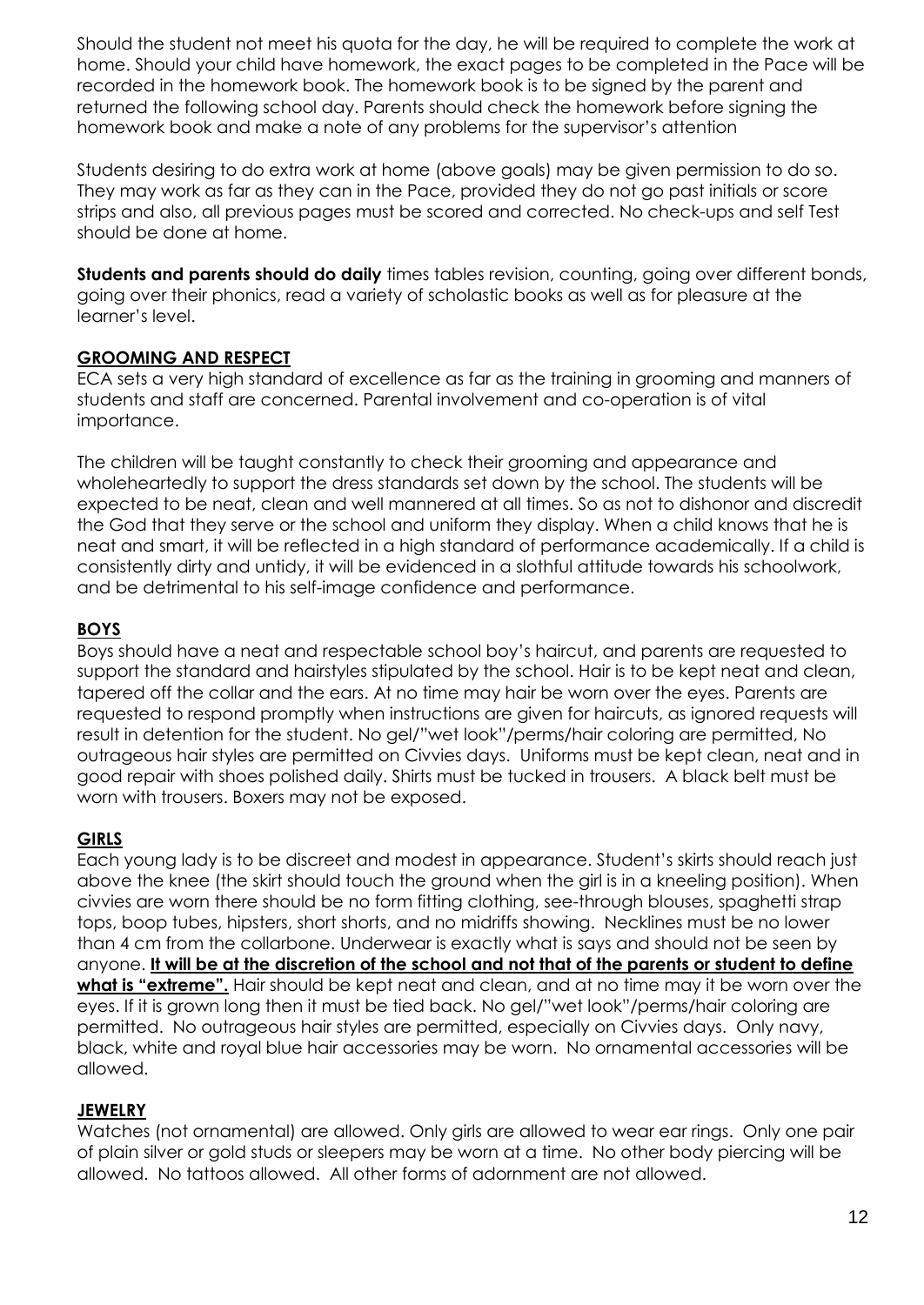#### **NAILS**

Both boys and girls must have neat nails. No nail varnish is allowed at all times (even on Civvies).

#### **SPECIAL EVENTS AND OUTINGS**

Students who attend official school activities either on or off school grounds after hours must wear the school uniform unless instructed otherwise.

#### **MARKED CLOTHING**

All clothing is to be marked with the student's first name and surname. Students will be taught not to be careless with their clothing; therefore clothing left lying around will result in a demerit.

#### **LUNCHES**

Students are required to bring their own lunches or purchase lunch from the on-site tuck shop. On no account may students go to the local shop during school hours- nor may school or church staff be used to run errands for the children**. A healthy lunch such as sandwiches and fruit must be given for lunch.**

#### **TUCKSHOP**

We will have a Tuck shop running during 2<sup>nd</sup> break and after school hours.

#### **CELL PHONE POLICY**

Students are NOT allowed to bring cell phones to school. Any cell phones found on students, will be confiscated and only be given back to the parents at the end of that given school term.

#### **RESPECT**

One of the strong points of ECA is the fact that we teach students respect for others, both younger and older than themselves. We as Christian educators respect our students and their parents, and expect this attitude to be returned. Our standard is to never speak critically or disparagingly of anyone, whether in the school or not. It is only as we give respect that we can expect to receive it in return.

#### **STANDARDS OF CONDUCT**

Students of ECA are expected to refrain from engaging in cheating, swearing, drinking alcoholic beverages, using or talking about illegal narcotics. Students are expected to act in an orderly and respectful manner, maintaining Christian standards in courtesy, kindness, language, morality and honesty. Students must agree to strive towards unquestionable character in dress, conduct and attitude. It is our goal that students off school grounds as well as on school grounds maintain these standards.

#### **DEVOTIONAL TIME**

Devotional time in the learning center is a vital part of our program. Students and faculty assemble together at least once a week – Monday mornings. The whole school together memorizes one Scripture selection each month. This is called "monthly Scripture" and is recorded on your child's report card when it is learned. These Scriptures are to be said to the student's supervisor or monitor before the end of the month.

#### **WORKSTATIONS/OFFICES**

Each student is assigned a workstation/office to work in. Stations may be decorated in order to have an attractive appearance and provide a pleasant atmosphere for study. (Photos or names of rock musicians are not acceptable decorations). During class hours, students sit facing their stations and work quietly. No student is ever permitted in another student's station, except under immediate supervision of a staff member. Students are responsible for any damage done to their workstation. This includes pen and pencil marks as well as other forms of vandalism.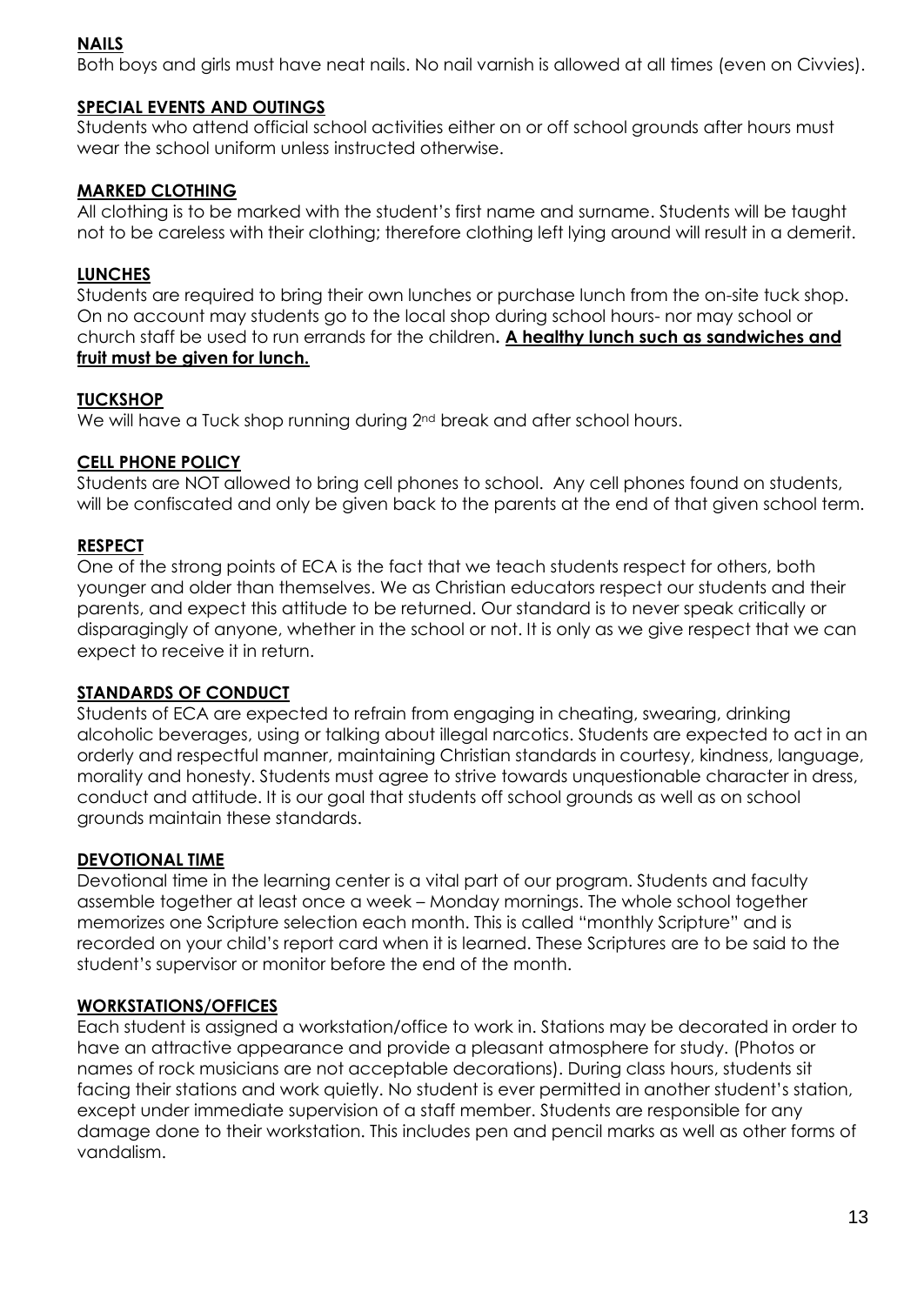The students "Progress Chart" is to be tacked to the bulletin board material in his office at the upper left-hand corner with the Goal Chart to be tacked to the immediate right of the Progress Chart.

#### **SCHOOL STATIONARY TO BE SUPPLIED BY STUDENTS**

All students are to have the necessary stationary supplies throughout the year. Please refer to the stationery list for a detailed description of supplies.

#### **FOOD**

No food may be consumed in the learning center, eat only in assigned areas, littering will be met with demerits. *NO GUM WILL BE ALLOWED ON THE SCHOOL PREMISES*

#### **GRIPING**

Griping, criticizing, fighting, hurtful jesting and teasing, disrespect and insolence at any student or staff member will not be tolerated.

#### **PROPERTY**

Marked on, damaged or defaced property belonging to the school, church, staff or other students will be replaced at the offending student's expense.

#### **LANGUAGE**

Use only words, which glorify God, swearing will result in detention and possible suspension. Ephesians 4: 29 Do not let any unwholesome (corrupt) talk come out of your mouths, but only what is helpful, for building others up according to their needs, that it may benefit those who listen.

#### **NO TOUCH / 6 INCH RULE**

All students should keep "hands off other students" and maintain the "6 inch rule" at all times. Holding hands, petting and pairing off by students will be taken in a very serious light, and could result in the dismissal of those students from the school.

#### **BANNED**

Guns, knives, matches, lighters, cigarettes, alcohol, unwholesome magazines or pictures, music, computer discs (excluding those used for school computer course) etc. are totally prohibited from the school property.

#### **CLOSED CAMPUS**

Students may not leave the school grounds during school hours without permission

#### **OFF LIMITS**

Other student's offices Learning center control stations or files Learning center where staff are not in attendance Cars and parking area

#### **TELEPHONE**

The school phone is reserved for official school business and emergencies. Parents may not phone their children at the school. Necessary messages will be written down and given to the students. Students who wish to place emergency calls will give the name and number to school secretary who in turn will place the call.

#### **VISITORS**

Parents and prospective parents are encouraged to visit the school. Call in advance to make sure we are able to handle your visit, and we will be happy to show you through the school. All parents and visitors are required to check in at the office and receive permission from the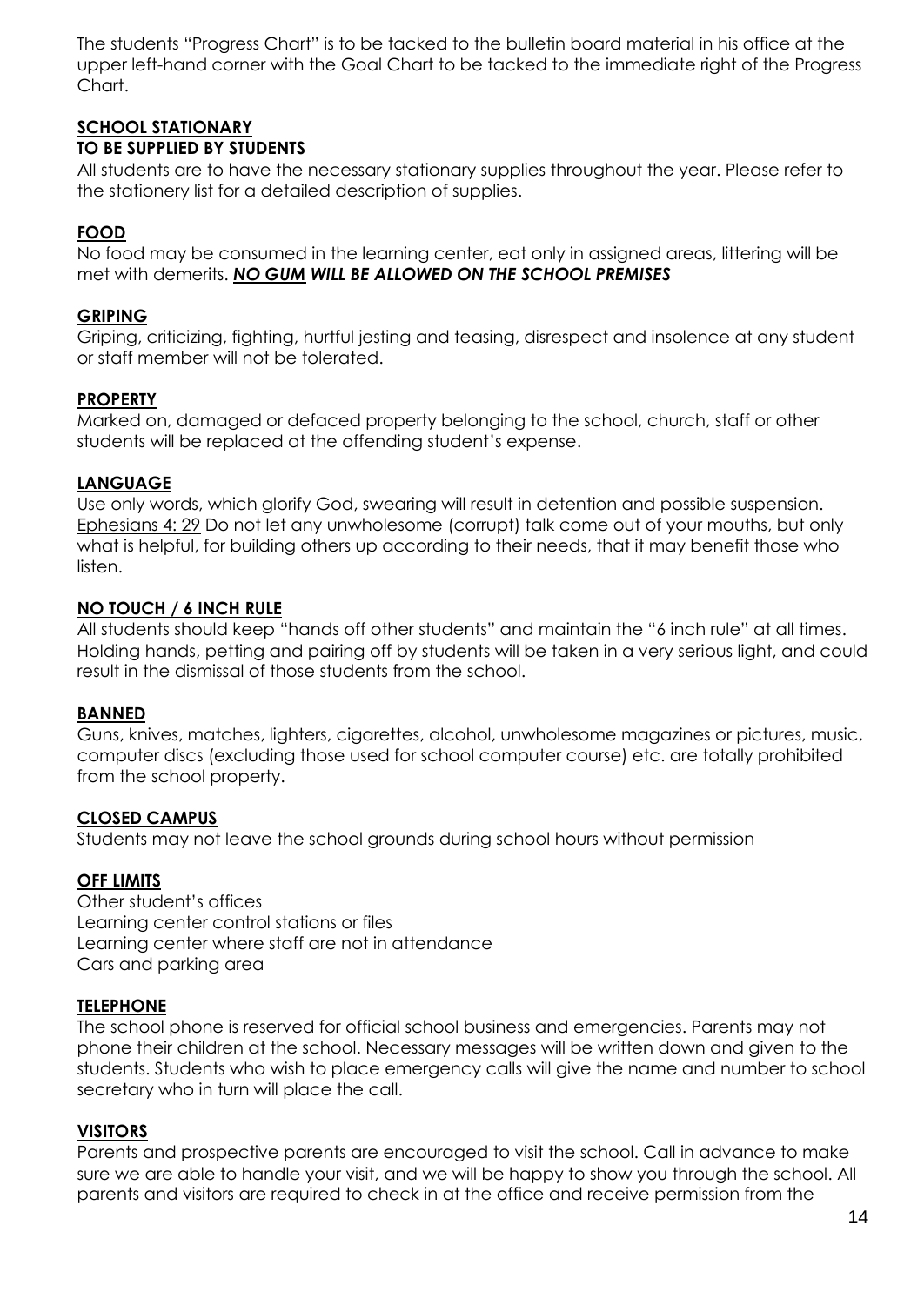administration before entering the learning center, or contacting any student anywhere around the school including the playground.

#### **LEARNING CENTRE RULES**

- A student is not permitted to communicate or be out of his office without permission. He should not turn sideways or around in his office or tip back in his chair
- Activities not related to prescribed material are not to be conducted in an office unless privileges have been earned.
- Offices are assigned and changed only by the supervisor, and the students must care for them
- Anything to be placed in the office must be approved by the supervisor
- Students are not to lean or sit on office or divider
- Electrical outlets are for approved school equipment only
- PACES are private property and are not to be shared among students

### **EXTRA MURAL ACTIVITES**

Eastridge Christian Academy is at present a small school with very limited grounds and staff. We do participate in the annual inter-school athletics meetings which are held in the first quarter. Other activities include:

#### **SOCCERCISE STARZ/ EURO SOCCER**

Soccer Starz provides an early training platform for children aged 3-8 years old where they will learn various skills, not only in soccer, but other sport that involves playing with a ball. They have trained coaches that will provide skills needed for youngsters to become more confident on the sports field. Each session will be 30 minutes per week, ensuring they keep their attention span active. These sessions will be held at the child's school, and will be on the same day and time throughout the year. Lessons will not be refunded or made up if a child is absent or through bad weather. Soccer boots are not necessary but players are asked to wear their Soccer Starz T-shirts.

- Coach: China
- Cost: R150 pm (paid directly to Soccercise Starz)
- When: Every Wednesday

## **CO-CURRICULUM**

#### **DRAMA CLASSES**

The Helen O'Grady Drama Academy is the only organisation of its kind in Africa. It is now become the largest worldwide drama school of its kind. With an extensive curriculum, dynamic teachers, this is a truly community-based organisation, with a strong emphasis on the care of all its students.

They aim to provide a self-development drama programme encouraging:

- Enthusiasm, energy and a positive approach to life
- Ongoing confidence
- Self esteem
- Skill in verbal communication
- Effective social interaction
- Performance skills